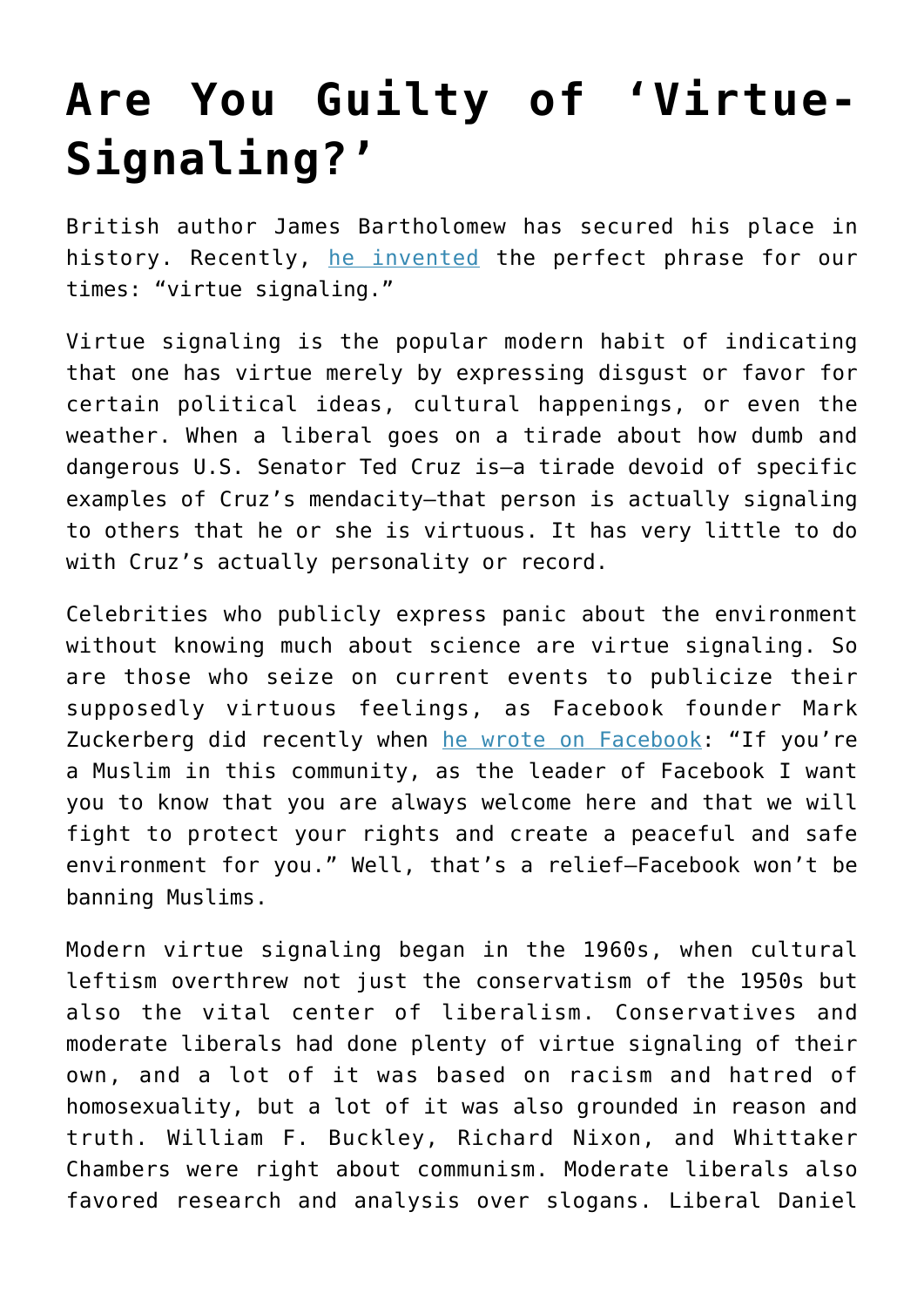Patrick Moynihan's 1965 report, ["The Negro Family: The Case](https://en.wikipedia.org/wiki/The_Negro_Family:_The_Case_For_National_Action) [for National Action,"](https://en.wikipedia.org/wiki/The_Negro_Family:_The_Case_For_National_Action) predicted the [catastrophe](http://www.city-journal.org/html/15_3_black_family.html) that would befall the black community as a result of broken families.

The New Left of the 1960s was more about [rage than reason,](http://www.amazon.com/Days-Rage-Underground-Forgotten-Revolutionary/dp/1594204292/) and they passed their anger down to their Millennial offspring. Often the entire front page of left-leaning websites like Slate and Salon are nothing but virtue signaling, the headlines all variations of: Celebrity/Politician/Activist A Just Destroyed the Homophobic/Sexist/Racist Idiocy of Politician B. Usually the articles are [jeremiads without much](http://www.salon.com/2015/12/29/message_for_donald_trump_being_good_to_your_daughter_doesnt_give_you_a_pass_for_treating_other_women_like_trash/) [reporting](http://www.salon.com/2015/12/29/message_for_donald_trump_being_good_to_your_daughter_doesnt_give_you_a_pass_for_treating_other_women_like_trash/). If research is going to buzzkill your virtue signaling, well then, to hell with research.

But then, virtue signaling is not about journalism. It's a way to vent your anger. As James Bartholomew describes:

*It's noticeable how often virtue signalling consists of saying you hate things. It is camouflage. The emphasis on hate distracts from the fact you are really saying how good you are. If you were frank and said, 'I care about the environment more than most people do' or 'I care about the poor more than others', your vanity and self-aggrandizement would be obvious. . . . Anger and outrage disguise your boastfulness.*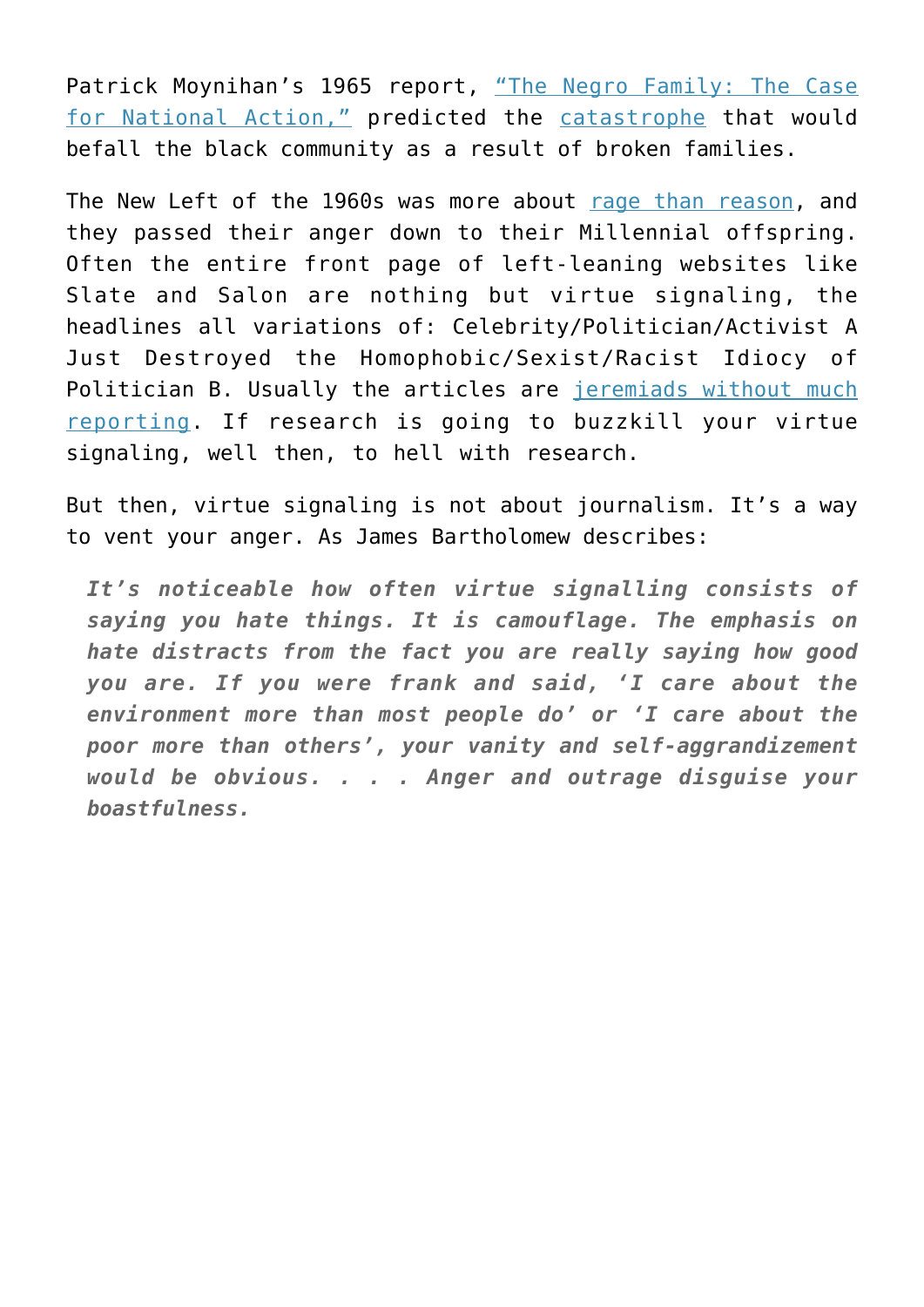One of the most appalling examples of this appeared recently on the Huffington Post. In ["Dear Islamophobes: Your Racism is](http://www.huffingtonpost.com/entry/us-fighting-islamophobia_566507b1e4b079b2818f0b25) [Putting Us all in Danger,](http://www.huffingtonpost.com/entry/us-fighting-islamophobia_566507b1e4b079b2818f0b25)" writer Ryan Grim, who failed to marshal research, conduct interviews, or consult polls, declared:

*Anti-immigrant and anti-Muslim political parties in Europe have stirred up a tremendous amount of Islamophobia there, and such attitudes naturally drive feelings of anger and betrayal. For a young man or woman on the edge, it can be just enough to push them into radicalization, and it's not a coincidence that Europe has seen far more homegrown attacks. Yet we here in the U.S. seem to be barreling headlong for that same cliff.*

It's delivered like Holy Writ, without sourcing or selfreflection or doubt: Islamophobia is declared irrational, blamed for producing feelings of anger and betrayal in Muslims, which then pushes young people "on the edge" towards radicalization. No need to dive into data about Muslim attitudes about jihad. No need to examine the contradiction of liberals who argue that vulgar elements of pop culture have no